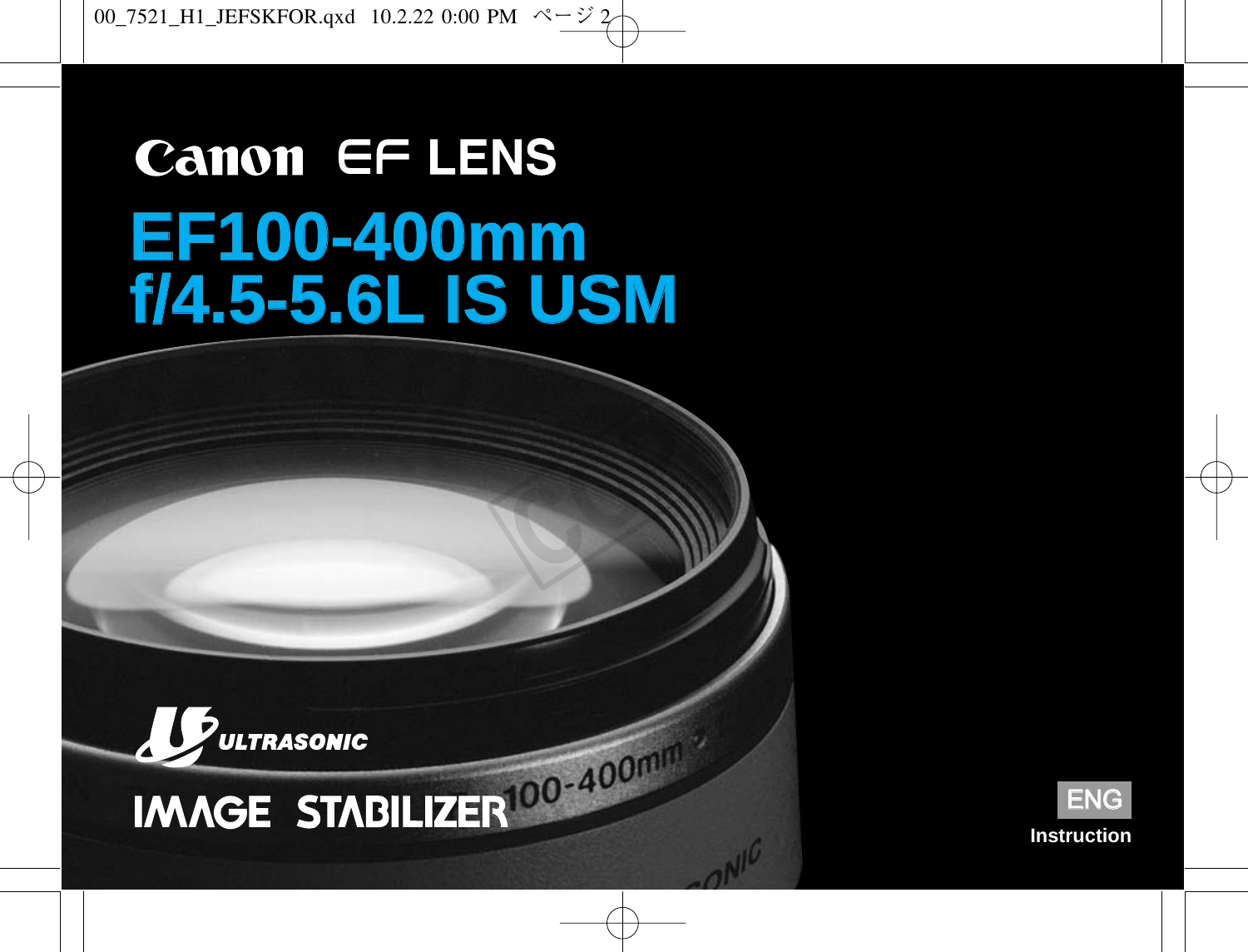#### **Thank you for purchasing a Canon product.**

The Canon EF100–400mm f/4.5–5.6L IS USM lens is a high-performance telephoto zoom lens for EOS cameras.

- "IS" stands for Image Stabilizer
- "USM" stands for Ultrasonic Motor

#### **Handling Cautions**

- **If the lens is taken from a cold environment into a warm one, condensation may develop on the lens surface and internal parts.** To prevent condensation in this case, first put the lens into an airtight plastic bag before taking it from a cold to warm environment. Then take out the lens after it has warmed gradually. Do the same when taking the lens from a warm environment into a cold one. nent into a<br>
note here a<br>
nodensation<br>
modensation<br>
met Then<br>
mally. Do the<br>
note a<br>
note a<br>
note a<br>
modes interesting<br>
to the comes interesting<br>
CHOT AF<br>
chas in a<br>
5. Adjustable
- Do not leave the lens in excessive heat such as in a car in direct sunlight. **High temperatures can cause the lens to malfunction.**

#### Conventions used in this instruction



Warning to prevent lens or camera malfunction or damage.



Supplementary notes on using the lens and taking pictures.

#### **Features**

- 1. The Image Stabilizer gives the equivalent effect of a shutter speed two stops\* faster. A second image stabilizer mode that is optimized for continuous shooting (MODE 2) is provided.
- 2. Fluorite and super UD lens elements for truly exceptional imaging capability.
- 3. Ultrasonic motor (USM) for fast, quiet autofocus.
- 4. Manual focusing is available after the subject comes into focus in autofocus mode (ONE SHOT AF).
- 5. Adjustable zoom ring touch lets you lock at any focal length.
- 6. Can be used with EF1.4× II/EF2× II extenders.
- \* Based on [1/focal length] second. Generally, it requires a shutter speed [1/focal length] second or faster to prevent camera shake.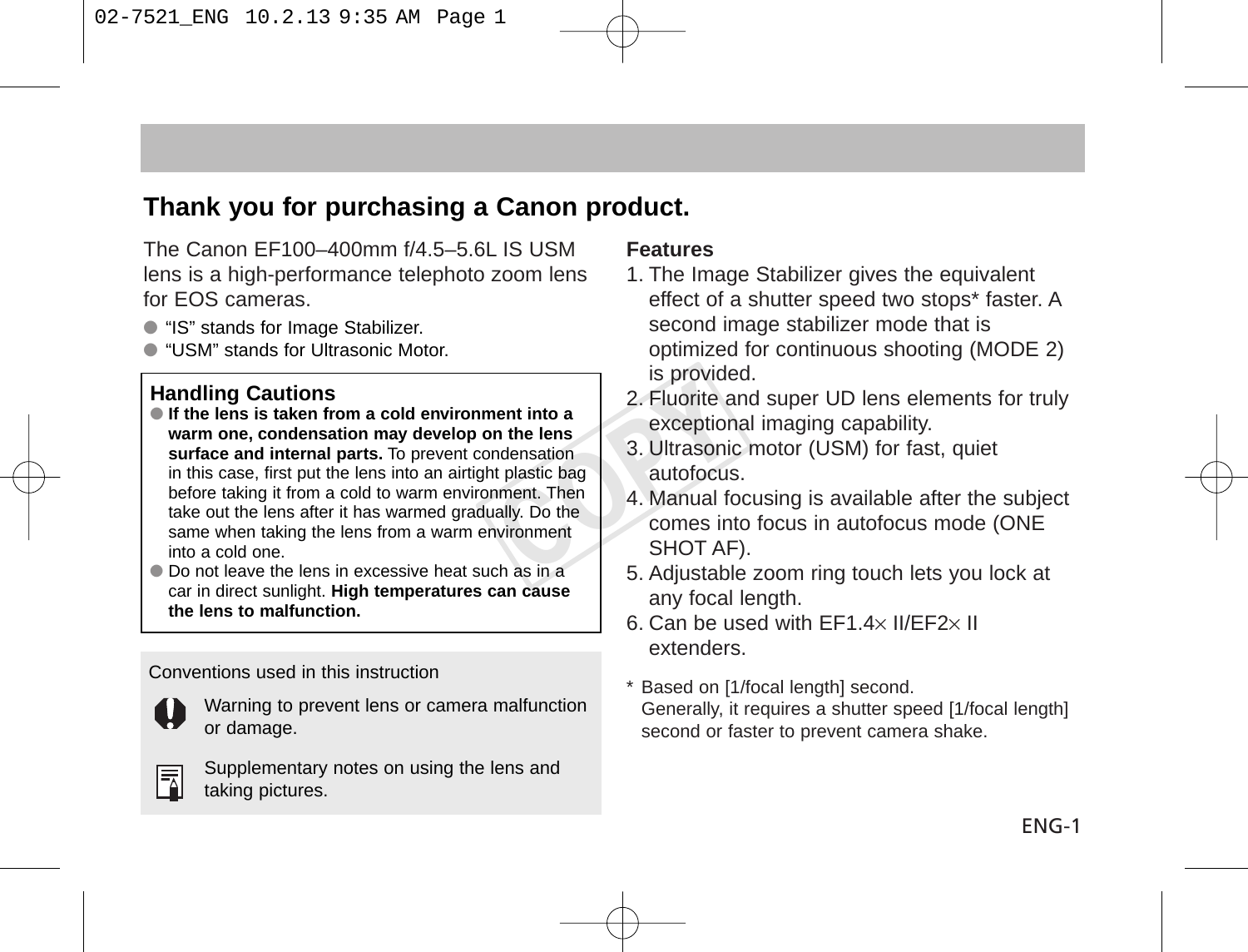### A Safety Precautions

#### A Safety Precautions

- **Do not look at the sun or a bright light source through the lens or camera.** Doing so could result in loss of vision. Looking at the sun directly through the lens is especially hazardous.
- **Do not point the lens or camera at the sun or photograph it.** This is because the lens concentrates the sun's rays even when the sun is outside the image area or when shooting with backlight, which could cause malfunction or fire.
- **Whether it is attached to the camera or not, do not leave the lens under the sun without the lens cap attached.** This is to prevent the lens from concentrating the sun's rays, which could cause a fire. COPY

This device complies with Part 15 of the FCC Rules. Operation is subject to the following two conditions: (1) This device may not cause harmful interference, and (2) this device must accept any interference received, including interference that may cause undesired operation.

Do not make any changes or modifications to the equipment unless otherwise specified in the instructions. If such changes or modifications should be made, you could be required to stop operation of the equipment.

This equipment has been tested and found to comply with the limits for a class B digital device, pursuant to part 15 of the FCC Rules. These limits are designed to provide reasonable protection against harmful interference in a residential installation. This equipment generates, uses and can radiate radio frequency

energy and, if not installed and used in accordance with the instructions, may cause harmful interference to radio communications.

However, there is no guarantee that interference will not occur in a particular installation. If this equipment does cause harmful interference to radio or television reception, which can be determined by turning the equipment off and on, the user is encouraged to try to correct the interference by one or more of the following measures:

- Reorient or relocate the receiving antenna.
- Increase the separation between the equipment and receiver.
- Consult the dealer or an experienced radio/TV technician for help.

This Class B digital apparatus complies with Canadian ICES-003.

#### $A$  Precautions for shooting with EOS-1N RS

• When using this lens to shoot with EOS-1N RS, use –2/3 step or –1/2 step exposure compensation.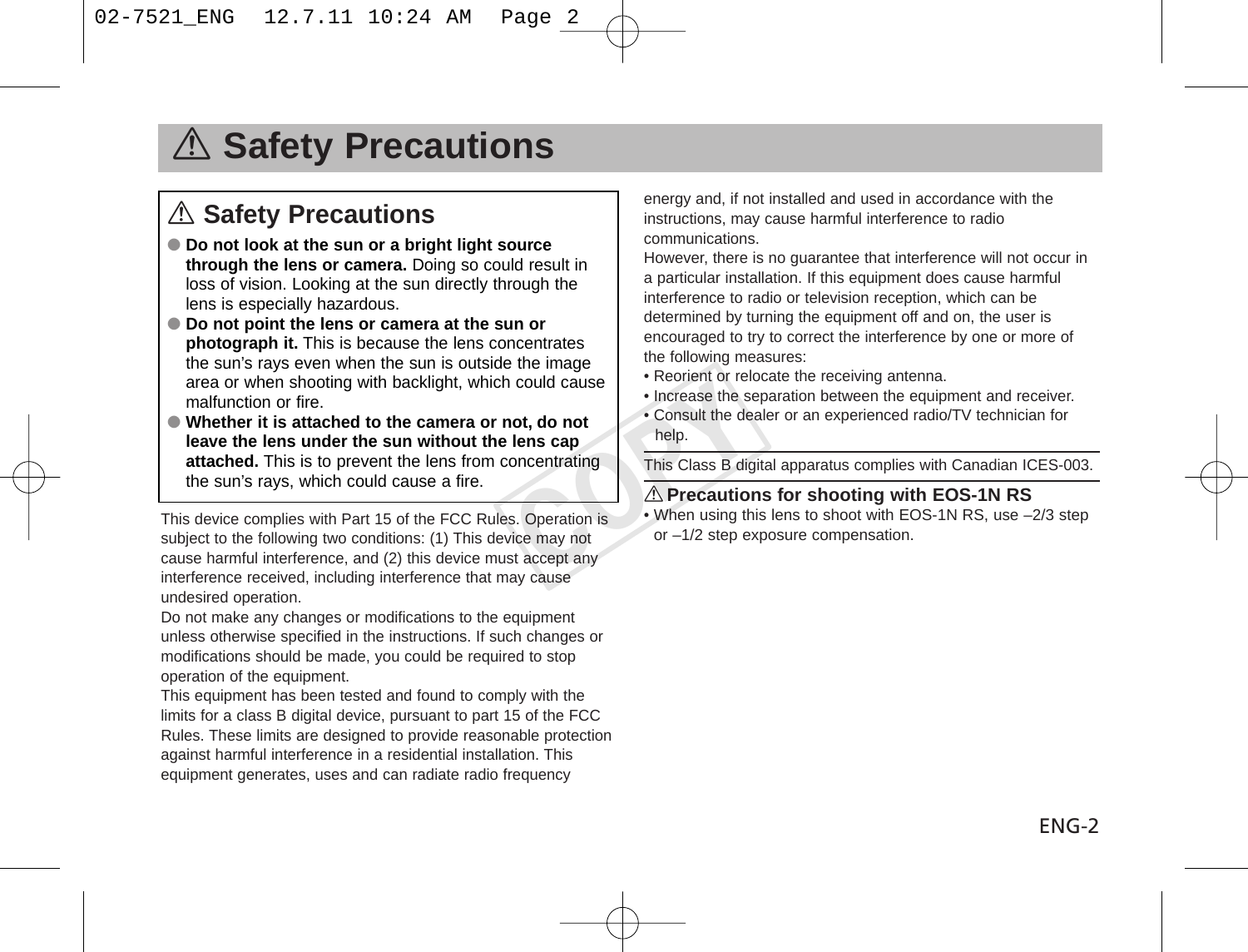### **Nomenclature**

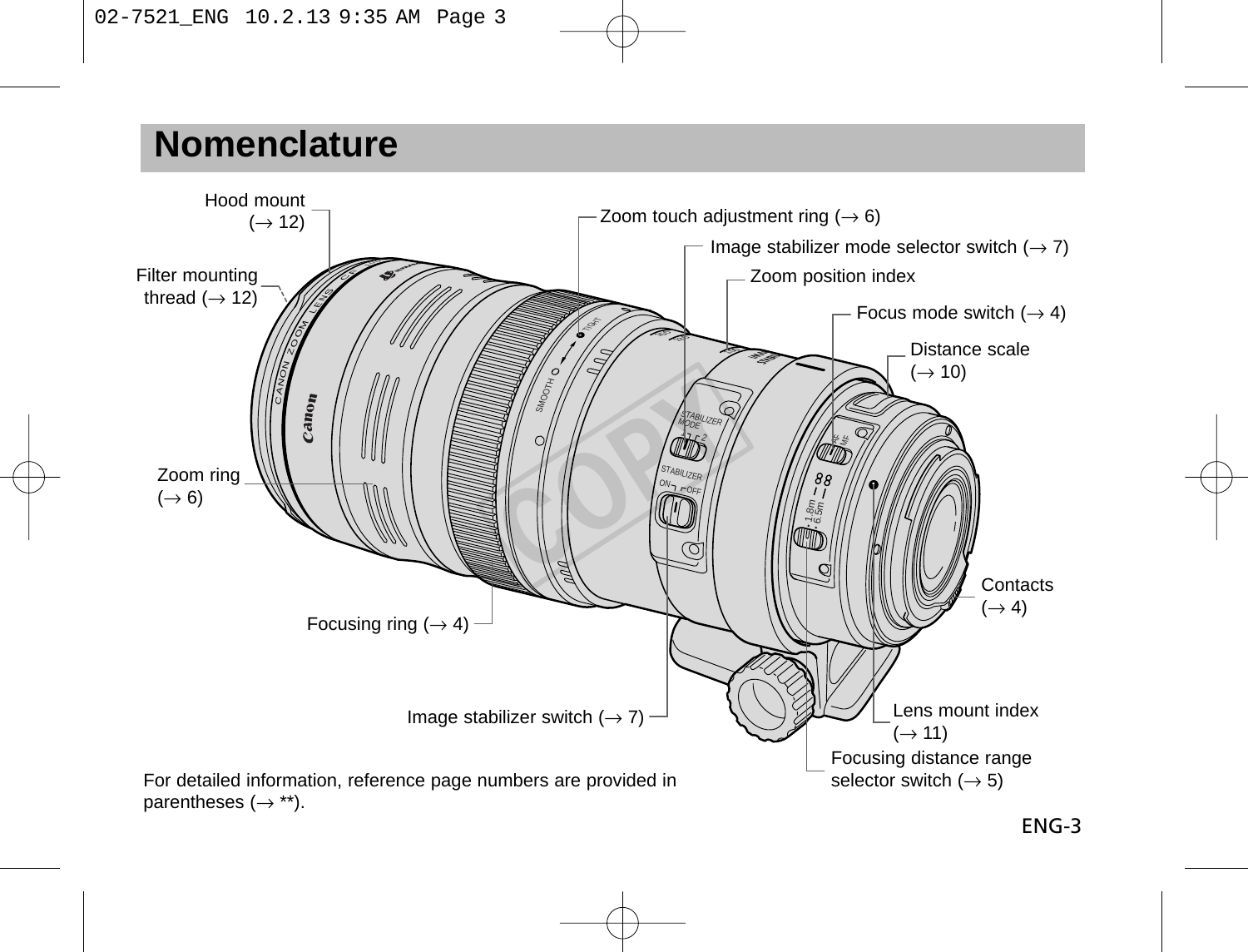### **1. Mounting and Detaching the Lens**

**See your camera's instructions for details on mounting and detaching the lens.**

#### $\mathbf u$





- After detaching the lens, place the lens with the rear end up to prevent the lens surface and contacts from getting scratched.
- If the contacts get soiled, scratched, or have fingerprints on them, corrosion or faulty connections can result. The camera and lens may not operate properly.
- If the contacts get soiled or have fingerprints on them, clean them with a soft cloth.
- If you remove the lens, cover it with the dust cap. To attach it properly, align the lens mount index and the  $\circ$  index of the dust cap as shown in the diagram, and turn clockwise. To remove it, reverse the order.

### **2. Setting the Focus Mode**



To shoot in autofocus (AF) mode, set the focus mode switch to AF.

To shoot in manual focus (MF) mode, set the focus mode switch to MF, and focus by turning the focusing ring. The focusing ring always works, regardless of the focus mode. To shoot in<br>
To shoot in<br>
Ins with the<br>
mode switch<br>
or have<br>
or have<br>
the focusing<br>
works, rega

> After autofocusing in ONE SHOT AF mode, focus manually by pressing the shutter button halfway and turning the focusing ring. (Full-time manual focus)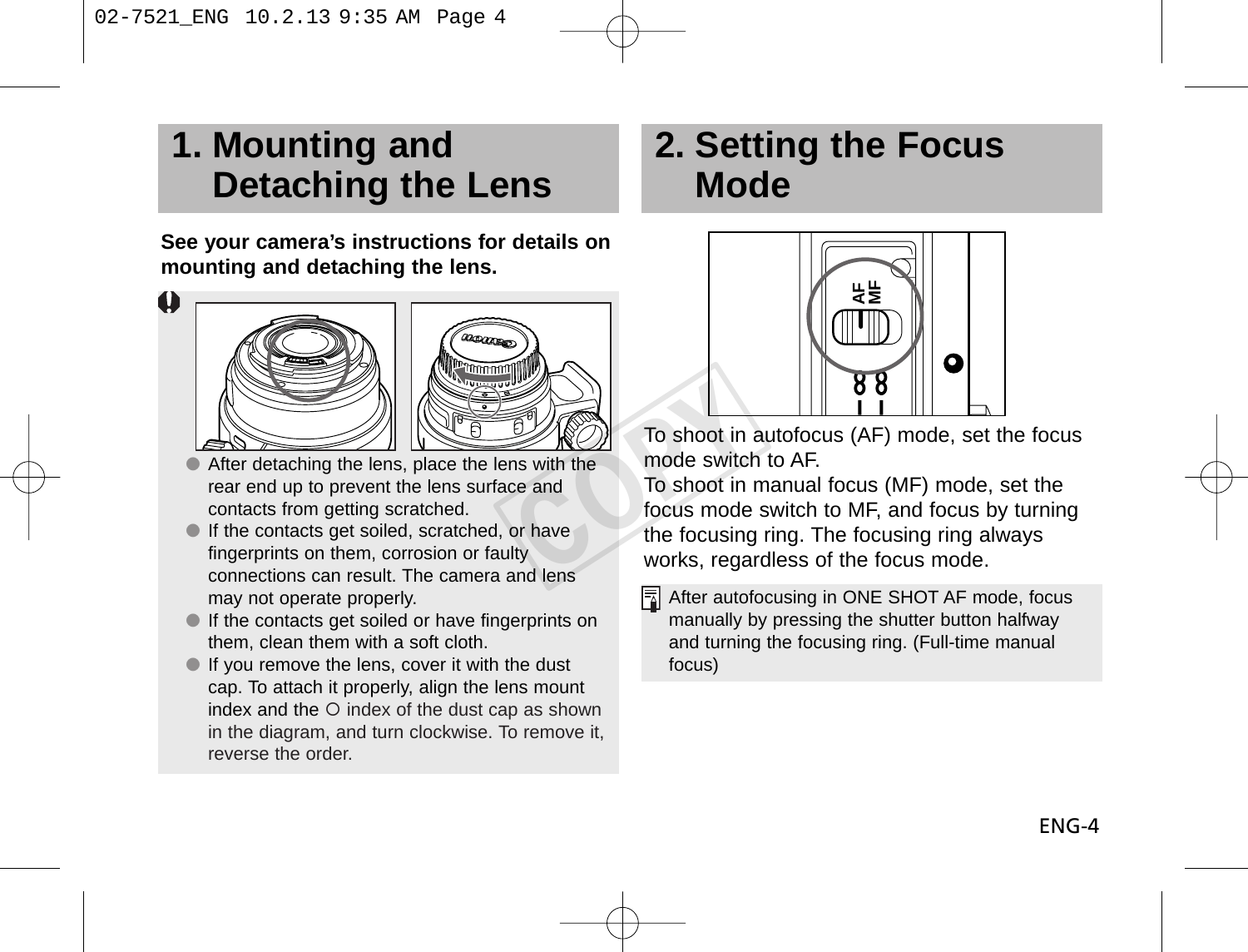### **3. Switching the Focusing Distance Range**



You can set the focusing distance range to 1.8 m/5.9 ft. to infinity or 6.5 m/21.3 ft. to infinity. By setting the suitable focusing distance range, the actual autofocusing time will be shorter. ge to 1.8<br>
infinity. By<br>
range, the<br>
er.<br>
d focusing<br>
sing when it

If you use AF from outside the specified focusing distance range, the lens may stop focusing when it reaches the limit of the range. This is not a malfunction. If this occurs, press the shutter button. halfway down again.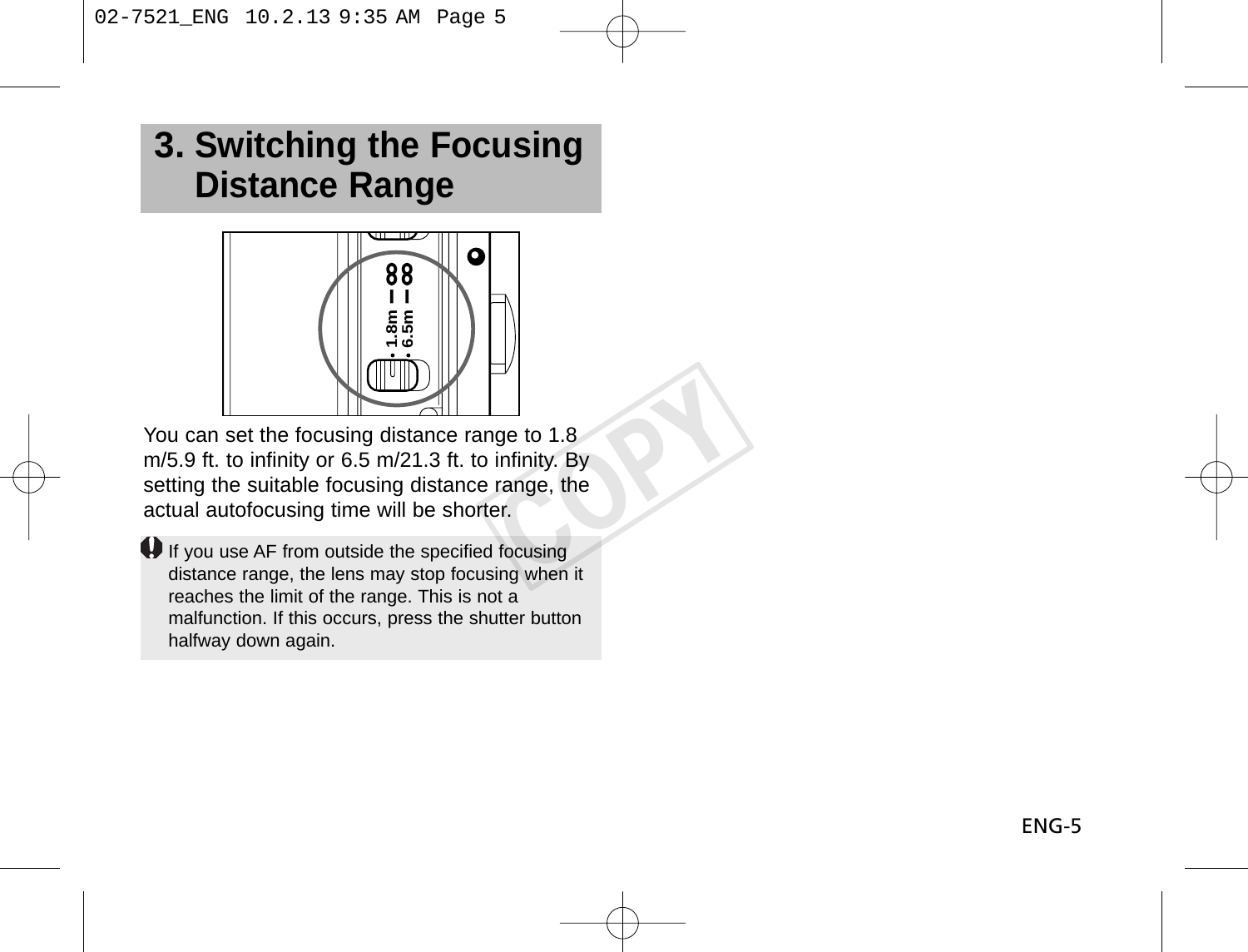### **4. Adjusting Zooming Resistance**



Move the zoom ring forward or backward to zoom.

- **4** Be sure to finish zooming before focusing. adjustment ring. Changing the zoom ring after focusing can affect the focus.
	- To prevent unintended extension of the front of the lens, be careful not to set the zoom ring too loose.



You can adjust the zoom ring "touch" (resistance) as needed by holding the focusing ring in place and turning the zoom touch ward to<br>
(resistance)<br>
ing in place<br>
ing in place<br>
adjustment<br>
adjustment<br>
adjustment<br>
and place<br>
methe front of<br>
Turn the z<br>
word SMC<br>
towards TI<br>
time in a lower<br>
time in a lower

 $\boxed{7}$  Turn the zoom touch adjustment ring towards the word SMOOTH to reduce the zooming touch, or towards TIGHT to increase it. To lock the zoom ring in place, turn the zoom touch adjustment ring towards TIGHT until it stops.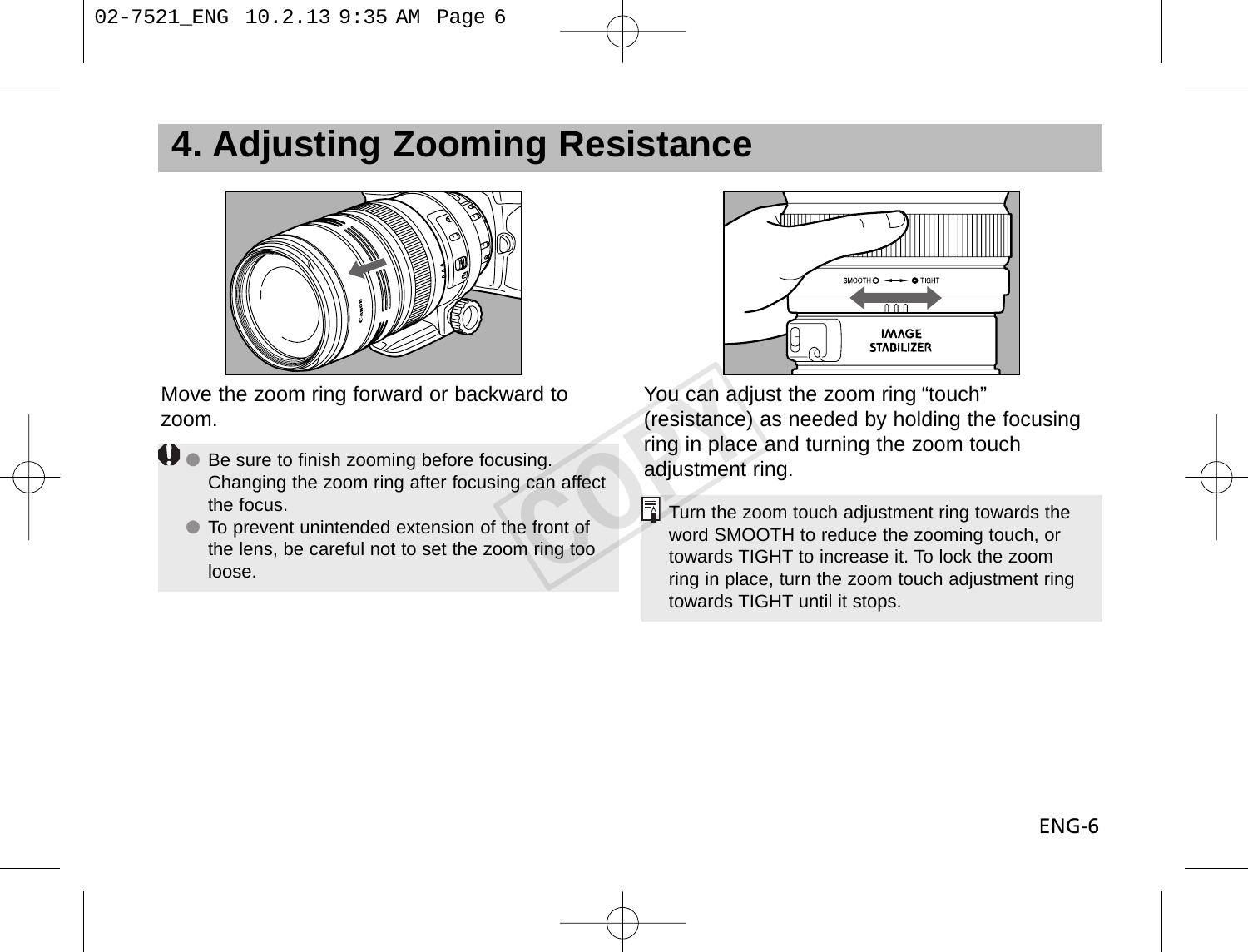### **5. Image Stabilizer**

You can use the image stabilizer in AF or MF mode.



- 1 Set the STABILIZER switch to ON.
	- If you are not going to use the image stabilizer function, set the switch to OFF.



- Select the stabilizer mode.
- MODE 1: Corrects vibrations in all directions. It is mainly effective for shooting still subjects. STABILIZER<br>
Select the stabilizer mode.<br>
• MODE 1: Corrects vibration<br>
in all directions. It is mainly<br>
effective for shooting still<br>
subjects.<br>
• MODE 2: Corrects vertical
	- MODE 2: Corrects vertical camera shake during following shots in a horizontal direction, and corrects. horizontal camera shake during following shots in a vertical direction.



- When you press the shutter button halfway, the Image Stabilizer will start operating.
	- Make sure the image in the viewfinder is stable, then press the shutter button the rest of the way down to take the picture.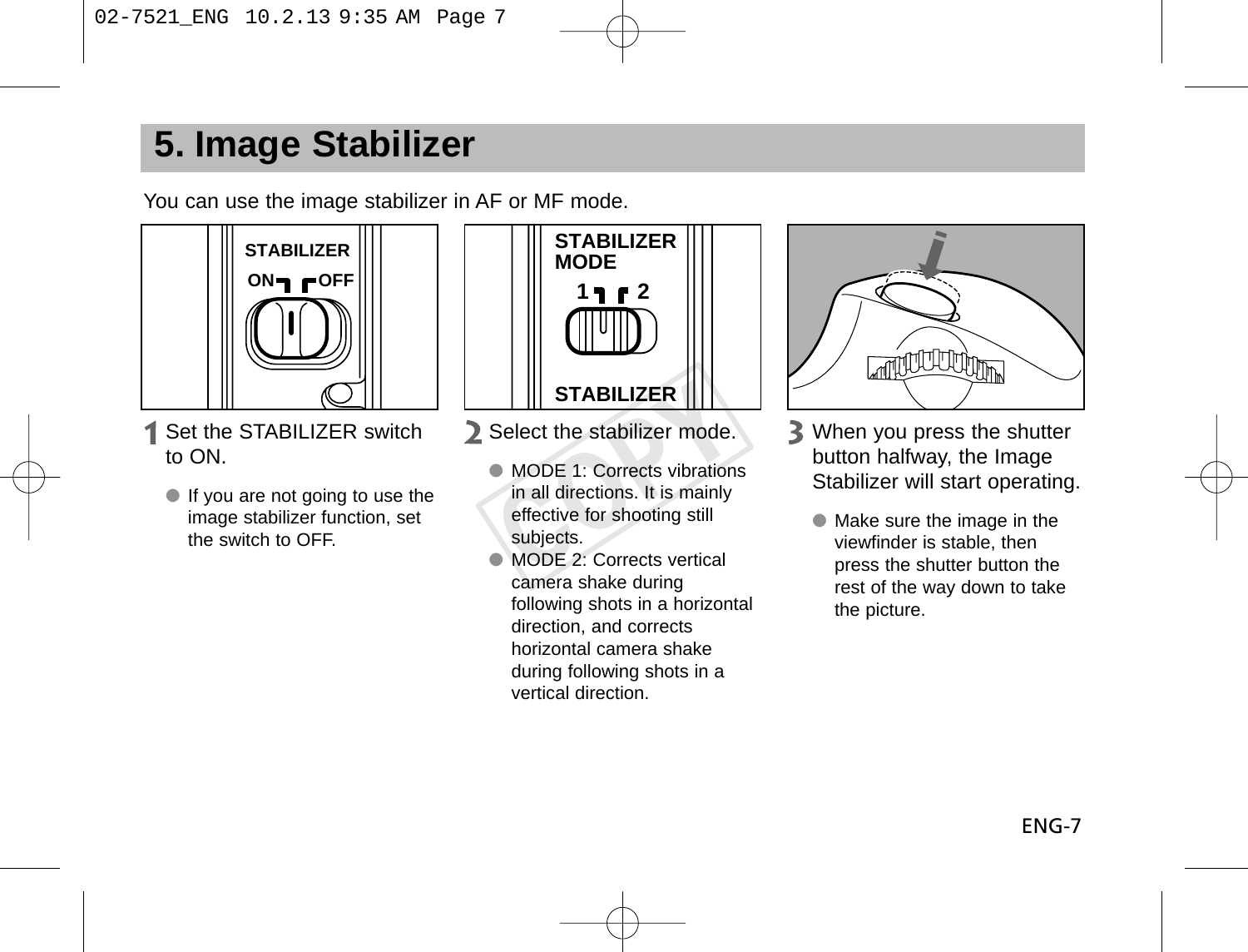### **6. Tips on Using the Image Stabilizer**

The image stabilizer in this lens is effective for hand-held shots under the following conditions.



**OFF**

- In semi-darkened areas such as indoors or outdoors at night.
- In locations where flash photography is prohibited. such as art museums and theater stages.
- In situations where your footing is uncertain.
- In situations where fast shutter settings cannot be used.

#### ● **MODE 1** ● **MODE 2**



**OFF**

● When panning subjects in motion.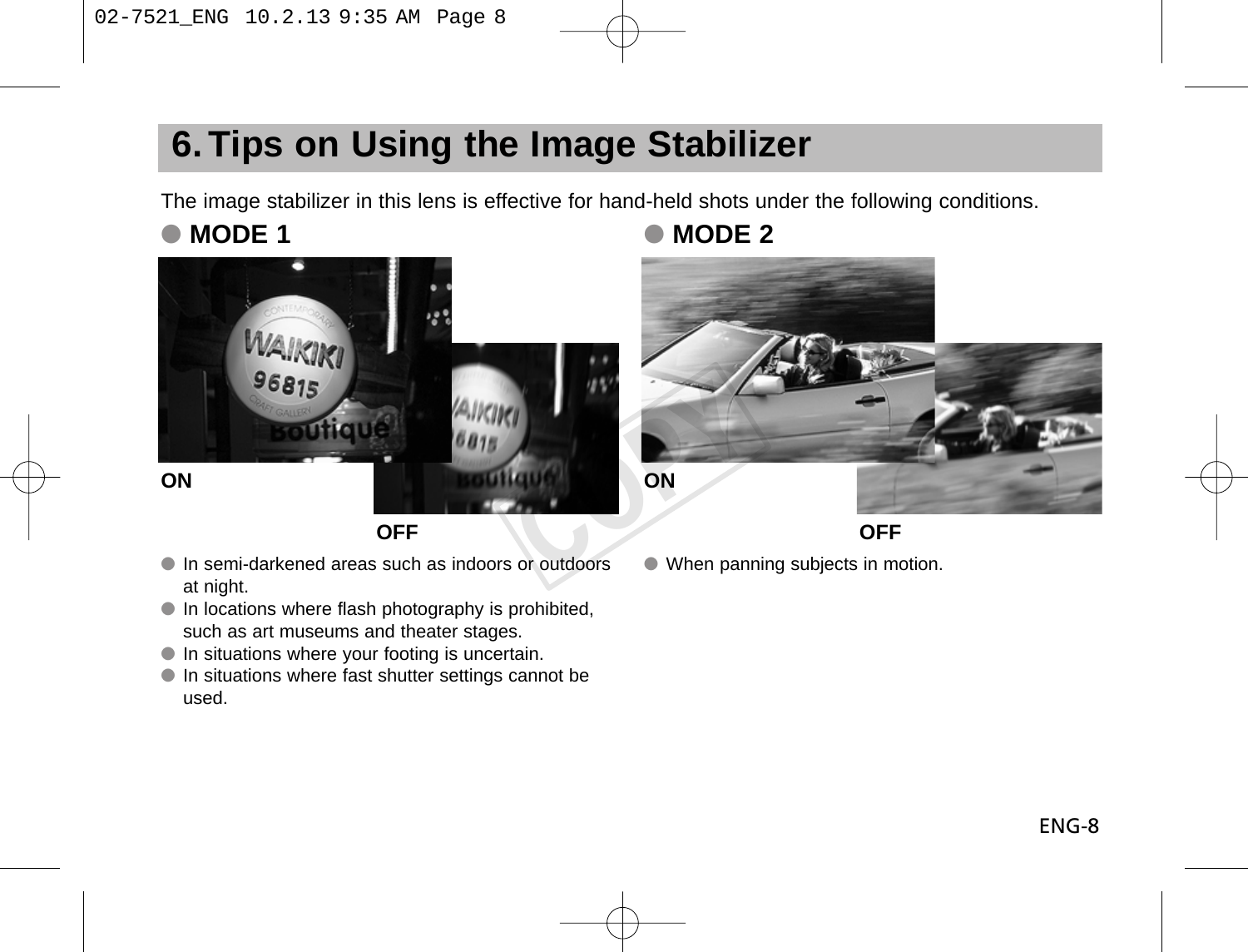**O** The Image Stabilizer cannot compensate for a blurred shot caused by a subject that moved.

- Set the STABILIZER switch to OFF when using the camera on a tripod. If the switch is set to ON, the Image Stabilizer may introduce errors.
- Set the STABILIZER switch to OFF when you are taking pictures using the Bulb setting (long exposures). If the STABILIZER switch is set to ON the image stabilizer function may introduce errors.
- The Image Stabilizer might not be fully effective in the following cases:
	- You shoot from a violently moving vehicle.
	- You move the camera dramatically for a panning shot in Mode 1.
	- You shoot using techniques other than following shots in Mode 2.
- The Image Stabilizer consumes more power than normal shooting, so fewer shots can be taken if you use the function.
- The image stabilizer operates for about two seconds even when your finger is off the shutter button. Do not remove the lens while the stabilizer is in operation. This will cause a malfunction.
- $\bullet$  With the FOS-1V/HS, 3, FLAN 7F/FLAN 7/30/33 ELAN 7NE/ELAN 7N/30V/33V, ELAN II/ELAN II E/50/50E, REBEL 2000/300, IX, IX Lite/IX7, and D30, the Image Stabilizer will not work during selftimer operation.
- $|\overline{3}|$  The stabilizer is equally effective for hand-held photography and photography with a monopod.
	- The image stabilizer function also operates when the lens is used with an extension tube EF12 II or EF25 II.
- When using extender EF1.4× II/EF2× II, you can use the Image Stabilizer with the following cameras: EOS-1Ds Mark III, EOS-1Ds Mark II, EOS-1Ds, EOS-1D Mark III, EOS-1D Mark II N, EOS-1D Mark II, EOS-1D, EOS 40D, 30D, 20D, 20Da, 10D, 5D, EOS DIGITAL REBEL XSi/EOS 450D, EOS DIGITAL REBEL XTi/400D DIGITAL, EOS DIGITAL REBEL XT/350D DIGITAL, EOS DIGITAL REBEL/300D DIGITAL, EOS D60, D30, EOS DCS1, DCS3, D2000, D6000, EOS-1V/HS, EOS-1N/DP/HS/RS, 3, ELAN 7E/ELAN 7/30/33, ELAN 7NE/ELAN 7N/30V/33V, ELAN II/ELAN II E/50/50E, 3000/88, REBEL XS/500, REBEL 2000/300, REBEL Ti/300V, REBEL T2/300X, REBEL K2/3000V, IX, IX Lite/IX7 Example are errors.<br>
effective in the U, EOS-<br>
incle. II, EOS-<br>
EOS DIGITAL<br>
The DIGITAL<br>
TO REBEL!<br>
REBEL!<br>
REBEL!<br>
REBEL!<br>
NIVIDP/<br>
TO TOCS3, I<br>
TO TOCS3, I<br>
TO TOCS3, I<br>
TO TOCS3, I<br>
TO TOCS3, I<br>
TO TOCS3, I<br>
TO TOCS3,
	- Depending on the camera there may be image shake, such as after releasing the shutter. However, this does not affect shooting.
	- If you set the camera's Custom Function to change the assigned button to operate the AF, the Image Stabilizer will operate when you press the newly assigned AF button.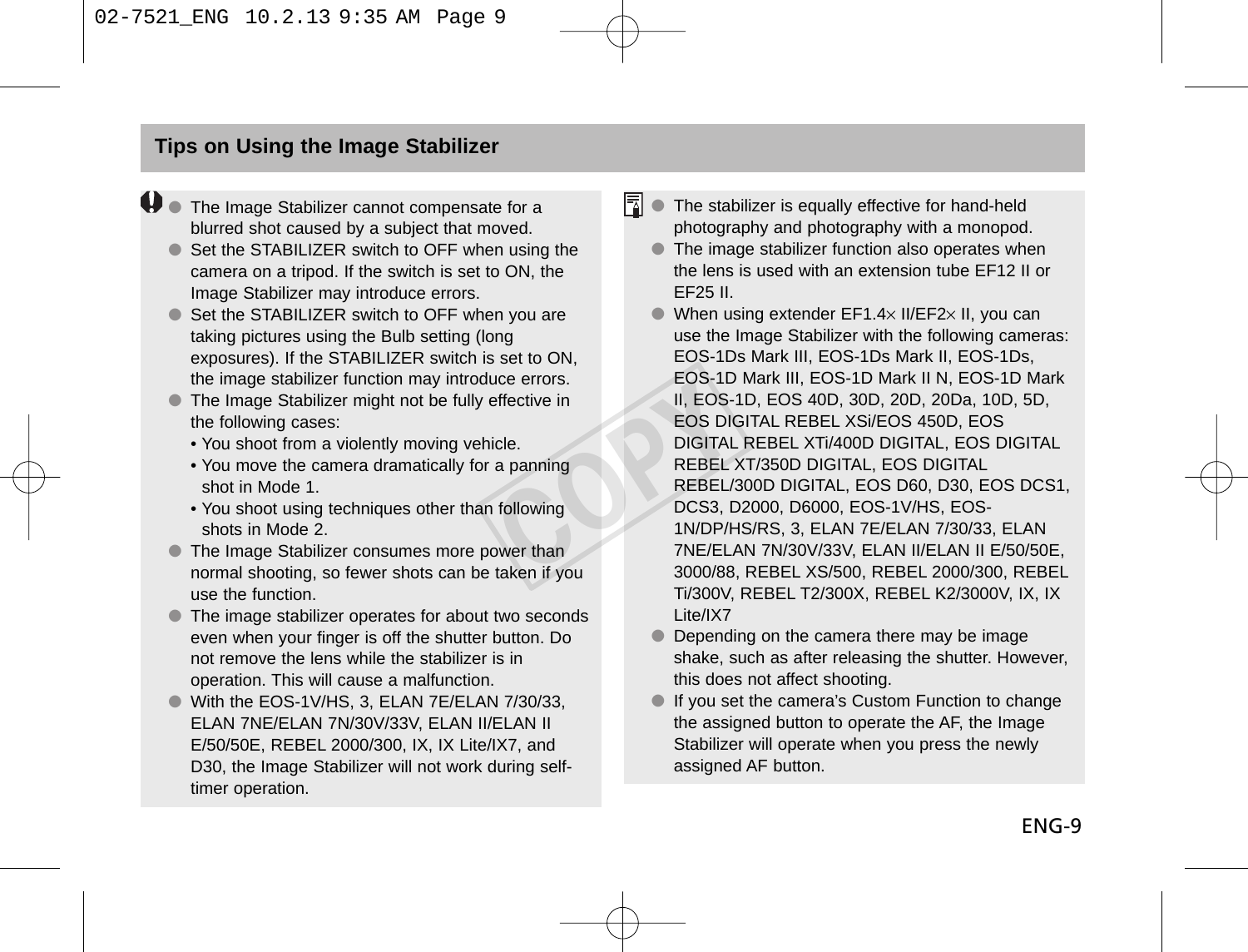### **7. Infinity Compensation Mark**

Infinity compensation mark



To compensate for shifting of the infinity focus point that results from changes in temperature. The infinity position at normal temperature is the point at which the vertical line of the L mark is aligned with the distance indicator on the distance scale. Focus on the distance set<br>nperature. the correspondence is the The intermediative is the U Some EOS<br>the instruction of the instruction of the instruction of the instruction of the instruction of the instruction of the inst

For accurate focusing in MF on subjects at infinity distance, look through the viewfinder while rotating the focusing ring.

### **8. Infrared Index**



The infrared index corrects the focus setting when using monochrome infrared film. Focus on the subject in MF, then adjust the distance setting by moving the focusing ring to the corresponding infrared index mark. The intermediate marker between 200 and 135 is 150 mm.

- Some EOS cameras cannot use infrared film. See the instructions for your EOS camera.
- 围 The infrared index position is based on a wavelength of 800 nm.
	- The compensation amount differs depending on the focal length. Use the indicated focal length as a guide when setting the compensation amount.
	- Be sure to observe the manufacturer's instructions when using infrared film.
	- Use a red filter also when you take the picture.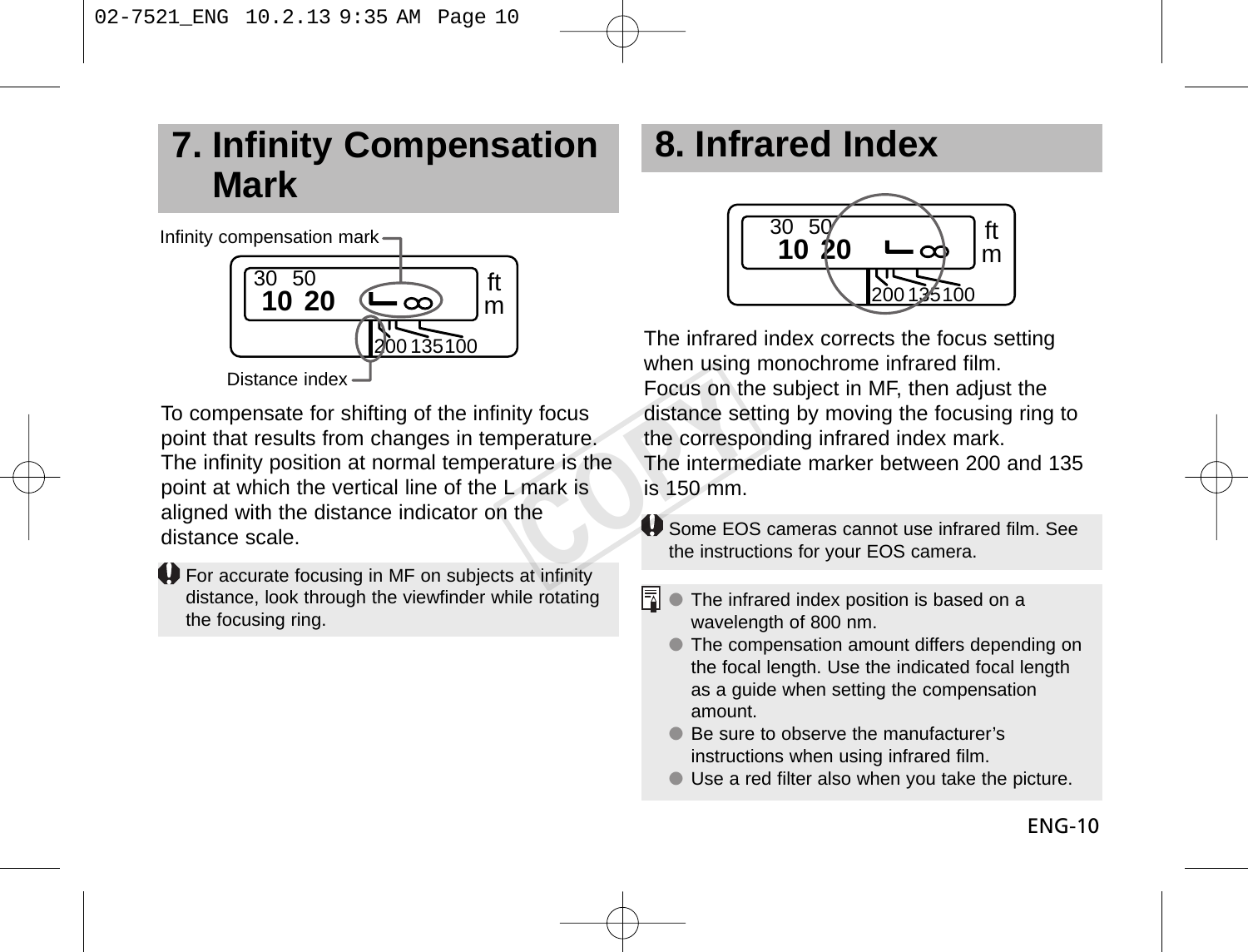### **9. Using the Tripod Mount**

### **Adjusting the Tripod Mount**

By loosening the orientation locking knob on the tripod mount you can rotate the camera to set the image for any vertical or horizontal position.

#### **Detaching the Tripod Mount**

First remove the lens from the camera and then remove the tripod mount from the lens as shown below. To attach the tripod mount, reverse the procedure.



Loosen the orientation locking knob.



Align the red mark on the tripod mount with the lens mount index.



Slide off the tripod collar away from the rear of the lens.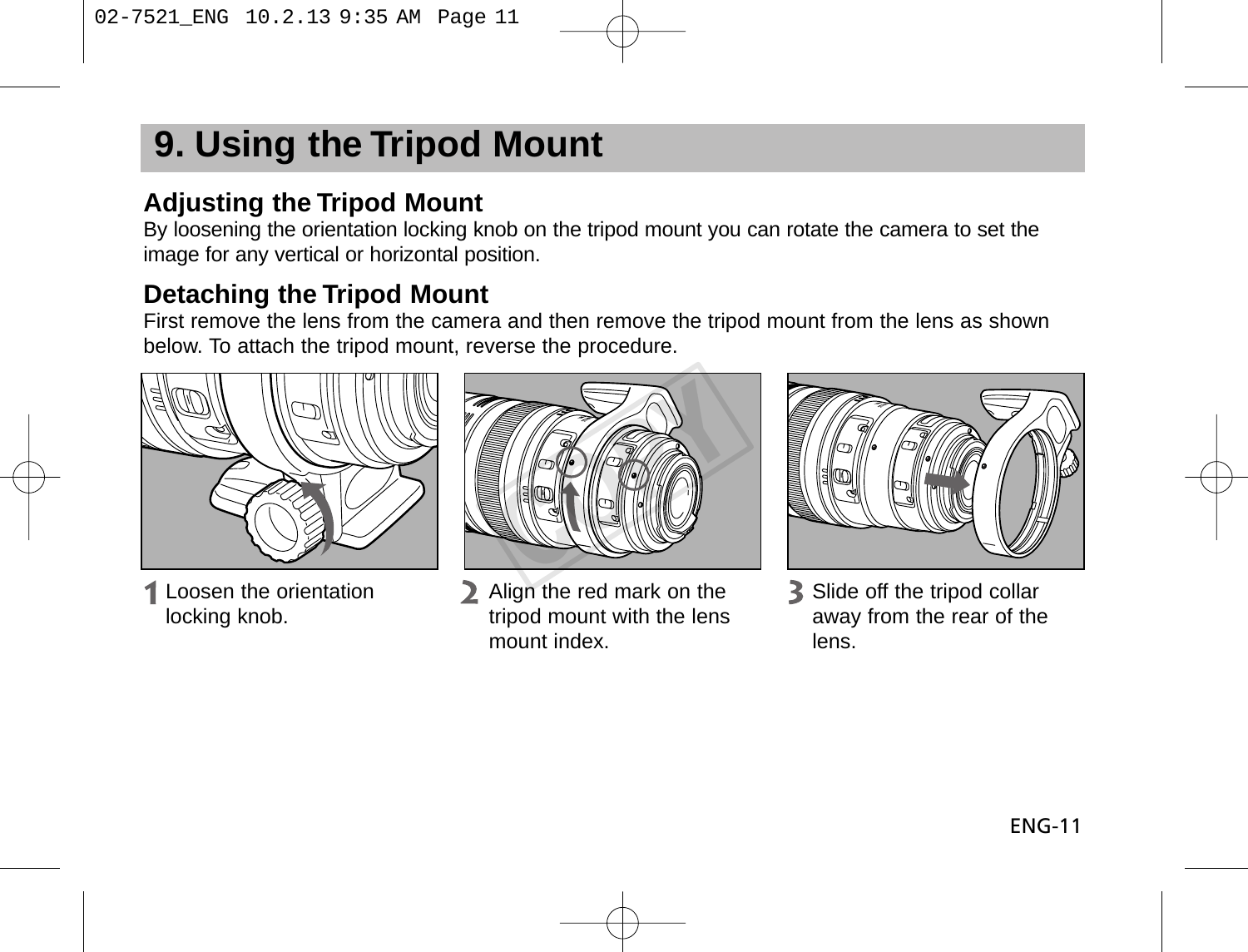### **10. Hood**



The ET-83C hood can keep unwanted light out of the lens, and also protects the lens from rain, snow, and dust. Fit the hood to the hood mount, then turn it in the direction of the arrow to attach it securely. The hood can be reverse-mounted on the lens for storage. d light out<br>s from rain,<br>ood mount,<br>w to attach<br>-mounted<br>the hood is

- l司.
- Part of the picture may be blocked if the hood is not attached properly.
	- When attaching or detaching the hood, grasp the base of the hood to turn it. To prevent deformation, do not grasp the rim of the hood to turn it.

### **11. Filters (Sold Separately)**

You can attach filters to the filter mounting thread on the front of the lens.

- **♦** Use a polarizing Canon filter (77mm).
	- To adjust the polarizing filter, first remove the lens hood.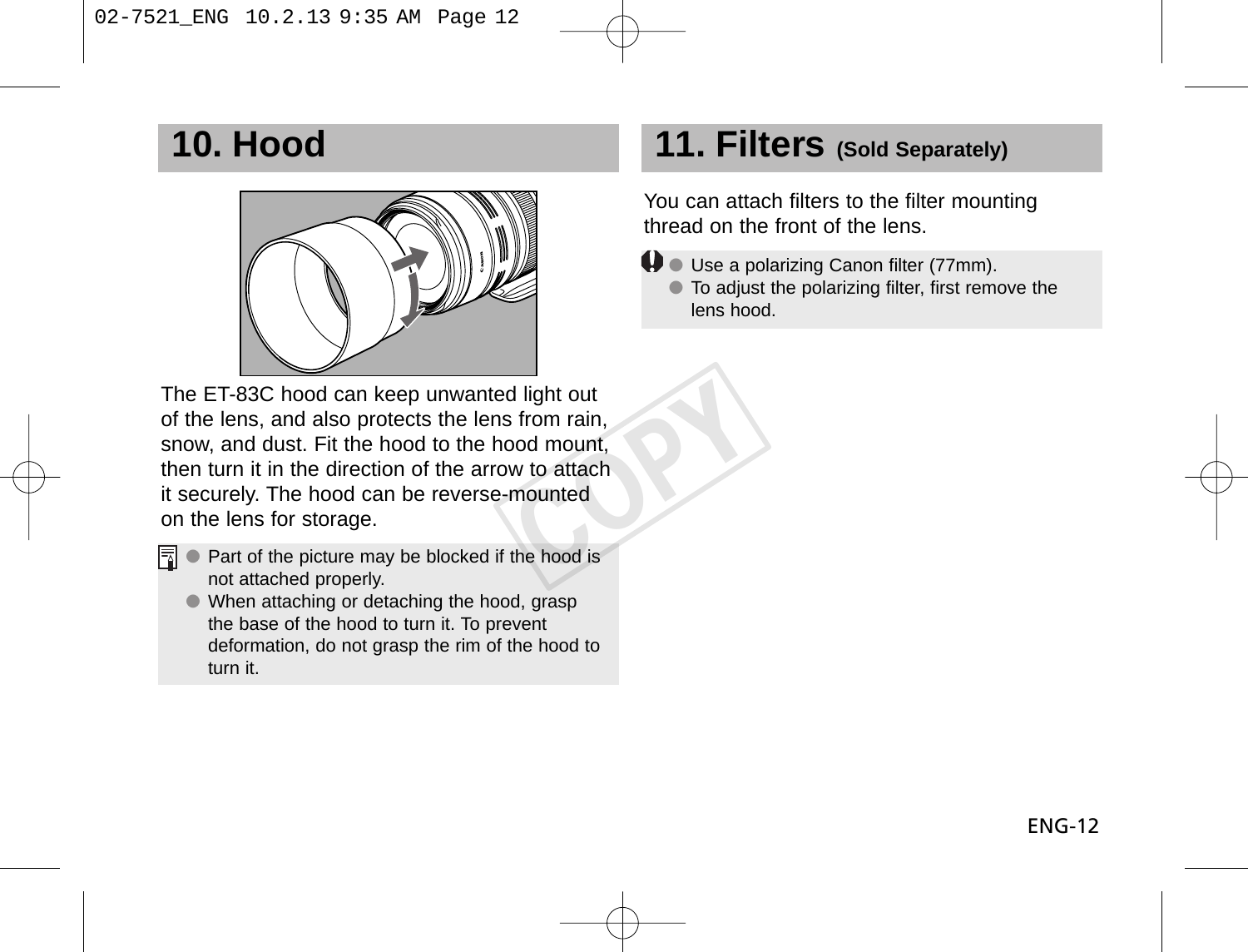### **12. Extension Tubes (Sold Separately)**

You can attach extension tube EF12 II or EF25 II for magnified shots. The shooting distance and magnification are shown below.

|                                               |       | <b>Focusing Distance</b><br>Range (mm) |       | Magnification $(x)$                          |      | R<br>Close-u<br>becaus |
|-----------------------------------------------|-------|----------------------------------------|-------|----------------------------------------------|------|------------------------|
|                                               |       | Close                                  | Long  | Close<br>distance distance distance distance | Long | MF mor<br>focusine     |
| EF12 II                                       | 100mm | 755                                    | 1122  | 0.19                                         | 0.12 |                        |
|                                               | 400mm | 1569                                   | 13224 | 0.25                                         | 0.03 |                        |
| EF25 II                                       | 100mm | 544                                    | 666   | 0.35                                         | 0.27 |                        |
|                                               | 400mm | 1393                                   | 6491  | 0.31                                         | 0.07 |                        |
| MF mode is recommended for accurate focusing. |       |                                        |       |                                              |      |                        |

### **13. Close-up Lenses (Sold Separately)**

Attaching a close-up lens 500D (77mm) enables close-up photography. Magnification is from 0.80 to 0.21 times.

- $\boxed{5}$   $\bullet$  Close-up lens 250D cannot be attached because there is no size that fits the lens.
	- MF mode is recommended for accurate focusing.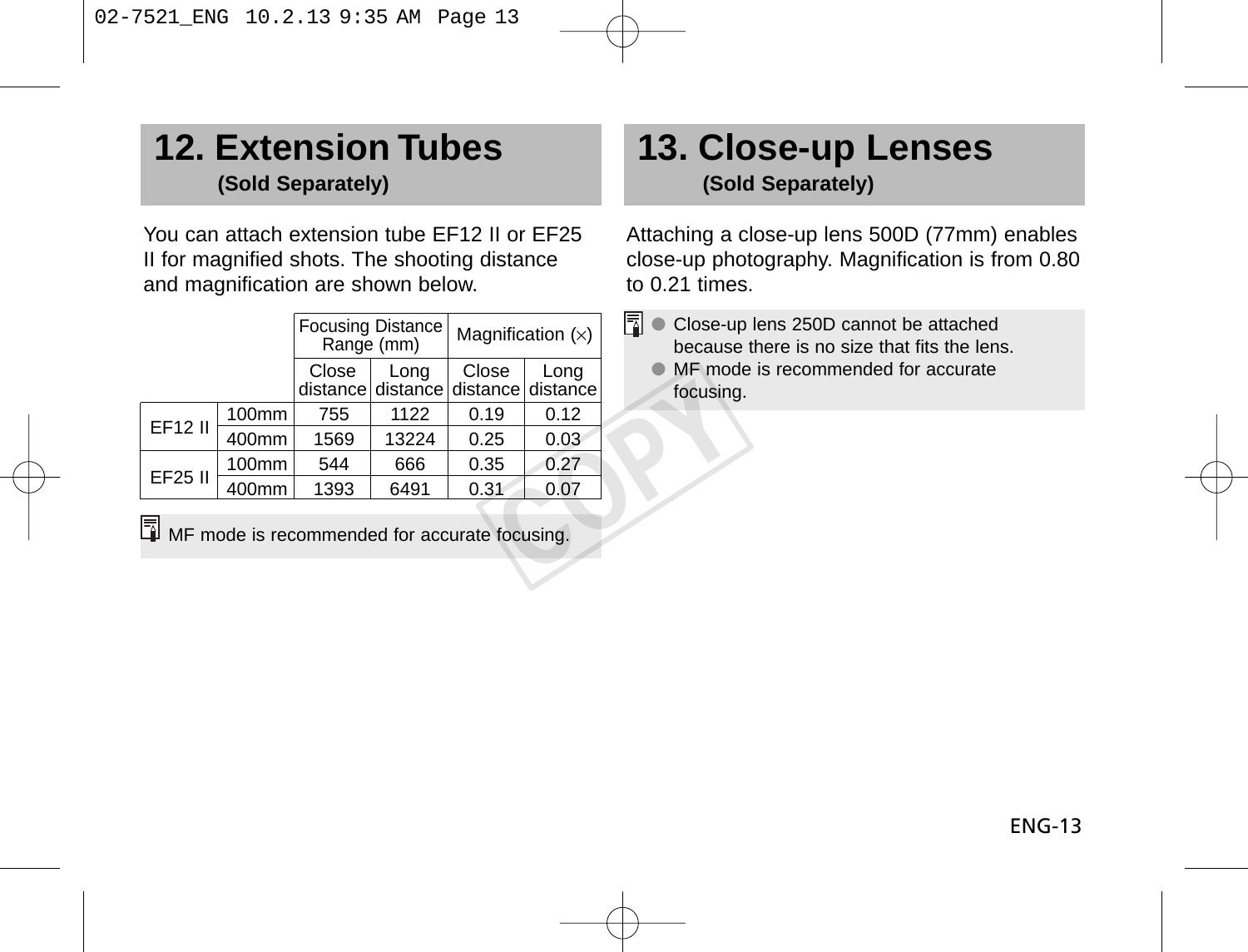### **14. Extenders (Sold Separately)**

| <b>Item</b>                 |                   |       | With $EF1.4\times$ II Extender                                                                                                                                                                                                                                       | With EF2× II Extender        |
|-----------------------------|-------------------|-------|----------------------------------------------------------------------------------------------------------------------------------------------------------------------------------------------------------------------------------------------------------------------|------------------------------|
| Focal length (mm)           |                   |       | $140 - 560$                                                                                                                                                                                                                                                          | $200 - 800$                  |
| Aperture                    | 1/3 steps         | 100mm | $f/6.3 - 45$                                                                                                                                                                                                                                                         | $f/9 - 64$                   |
|                             |                   | 400mm | $f/8 - 57$                                                                                                                                                                                                                                                           | $f/11 - 81$                  |
|                             | 1/2 steps         | 100mm | $f/6.7 - 45$                                                                                                                                                                                                                                                         | $f/9.5 - 64$                 |
|                             |                   | 400mm | $f/8 - 54$                                                                                                                                                                                                                                                           | $f/11 - 76$                  |
| Angle of view               | <b>Diagonal</b>   |       | $17^{\circ}$ 35' - 4° 25'                                                                                                                                                                                                                                            | $12^{\circ} - 3^{\circ} 5'$  |
|                             | Vertical          |       | $9^{\circ} 50' - 2^{\circ} 25'$                                                                                                                                                                                                                                      | $7^{\circ} - 1^{\circ} 40'$  |
|                             | <b>Horizontal</b> |       | $14^{\circ} 40' - 3^{\circ} 40'$                                                                                                                                                                                                                                     | $10^{\circ} - 2^{\circ} 35'$ |
| Maximum magnification $(x)$ |                   |       | 0.28                                                                                                                                                                                                                                                                 | 0.41                         |
| R.                          |                   |       | Attach the extender to the lens, and then attach the lens to the camera. To remove it, reverse<br>the order. Errors may occur if you attach the extender to the camera first.<br>When using oxtonder EE1 4y IL the fecusing mode is ME mode. However, AE shooting is |                              |

Lens specifications when using extender EF1.4× II/EF2× II are as follows.

- $\bullet$  When using extender EF1.4 $\times$  II, the focusing mode is MF mode. However, AF shooting is possible only with the center focusing point when the camera is EOS-1Ds Mark III, EOS-1Ds Mark II, EOS-1Ds, EOS-1D Mark III, EOS-1D Mark II N, EOS-1D Mark II, EOS-1D, EOS-1V/HS, or EOS-3.
- $\bullet$  When using extender EF2 $\times$  II, the focusing mode is MF mode.
- Extenders cannot be used more than one at a time.
- $\bullet$  Use –1/2 step exposure compensation for EF1.4 $\times$  II, and –1 step exposure compensation for EF2× II when shooting with EOS A2/A2E/5.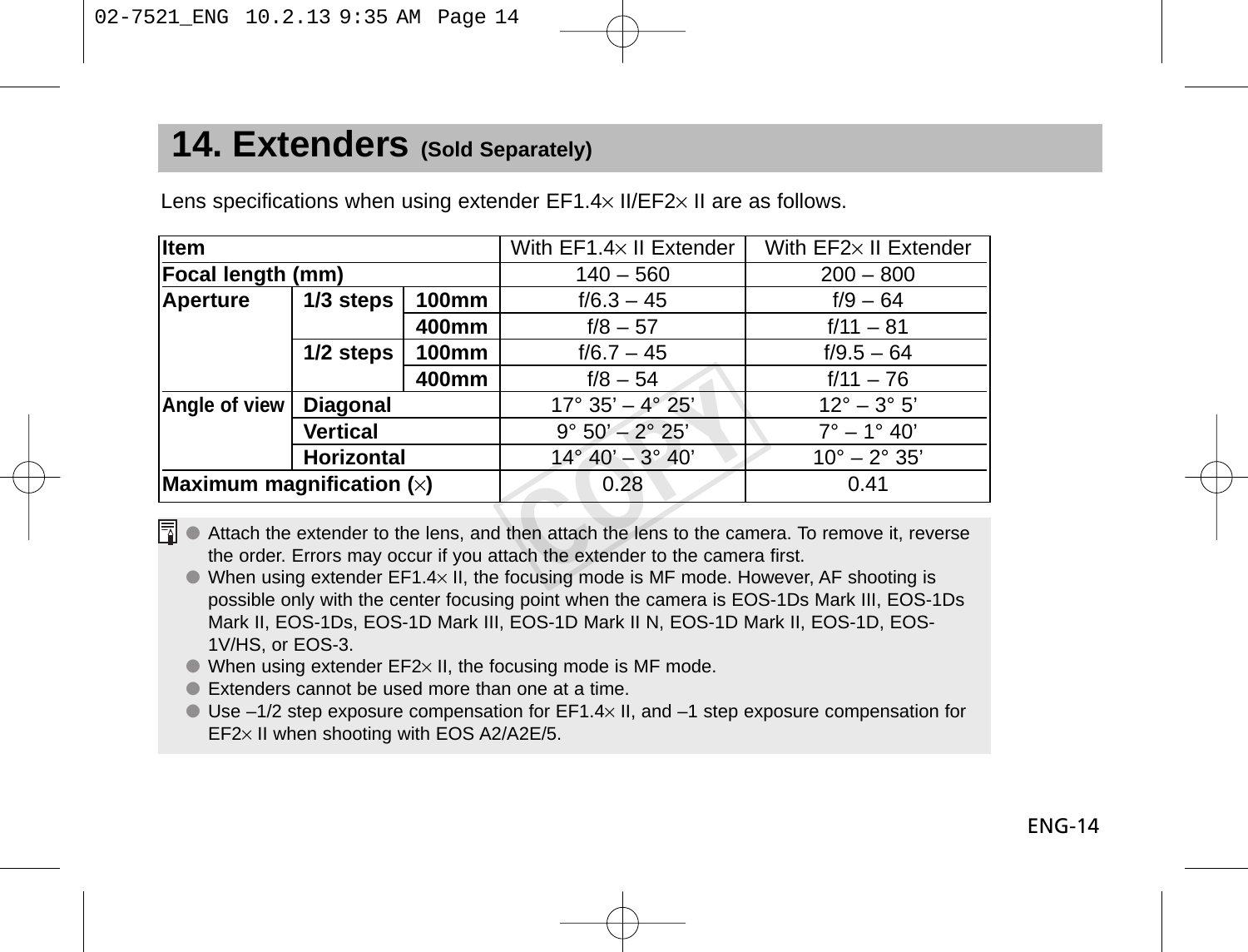### **Specifications**

| <b>Focal Length/Aperture</b>    | $100 - 400$ mm $\frac{1}{4.5} - 5.6$                                 |  |  |
|---------------------------------|----------------------------------------------------------------------|--|--|
| <b>Lens Construction</b>        | 14 groups, 17 elements                                               |  |  |
| <b>Minimum Aperture</b>         | $f/32 - 40$ *                                                        |  |  |
| Angle of View                   | Diagonal: $24^\circ - 6^\circ 10'$                                   |  |  |
|                                 | Vertical: $14^\circ - 3^\circ 30'$                                   |  |  |
|                                 | Horizontal: $20^\circ - 5^\circ 10'$                                 |  |  |
| <b>Min. Focusing Distance</b>   | 1.8 m/5.9 ft.                                                        |  |  |
| <b>Max. Magnification</b>       | $0.2 \times$ (at 400 mm)                                             |  |  |
| <b>Field of View</b>            | Approx. 120 $\times$ 180 mm/4.7 $\times$ 7.1 inch (at 1.8 m/5.9 ft.) |  |  |
| <b>Filter Diameter</b>          | 77 mm/2.8 inch                                                       |  |  |
| <b>Max. Diameter and Length</b> | $92 \times 189$ mm/3.6 $\times$ 7.4 inch                             |  |  |
| Weight                          | 1380 g/48 oz                                                         |  |  |
| Hood                            | <b>ET-83C</b>                                                        |  |  |
| Lens Cap                        | E-77U/E-77 II                                                        |  |  |
| Case                            | LZ1324                                                               |  |  |

\* Values shown are for models with aperture settings shown in 1/3-stop increments. For models with 1/2-stop aperture increments, the values are f/32 to f/38.

- The lens length is measured from the mount surface to the front end of the lens. Add 21.5 mm to include the E-77U lens cap and dust cap, and 24.2 mm for the E-77 II.
- The size and weight listed are for the lens only, except as indicated.
- Aperture settings are specified on the camera. The camera automatically compensates for variations in the aperture setting when the camera is zoomed in or out.
- All data listed is measured according to Canon standards.
- Product specifications and appearance are subject to change without notice.